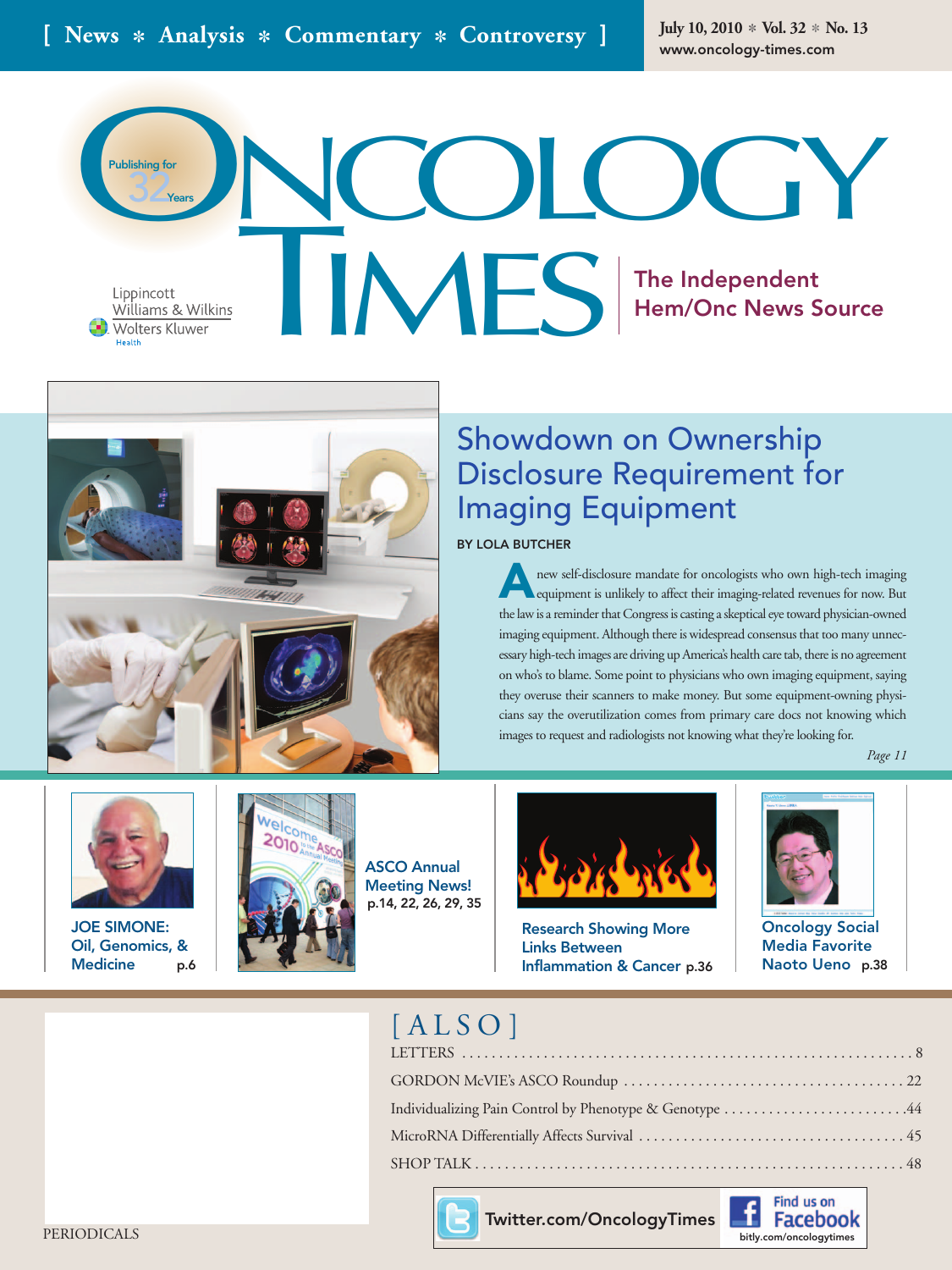# Research Showing More Links Between Infection/Inflammation & Cancer

**BY ROBERT H. CARLSON**

"Not everyone gets sick from

and there is a

H. pyloriinfection,

legitimate concern

antibiotics to treat it.

the time these polyps will become cancerous if not removed, so we

need to screen for the

bacteria and treat it

as a possible cancer-

prevention strategy."

—Duane T. Smooth, MD

But the majority of

about overusing



WASHINGTON, DC—New re-<br>
infection-related disease and the<br>
risk of capacar was presented bere at the search showing links between risk of cancer was presented here at the American Association for Cancer Research Annual Meeting.

Included in the program were studies on AIDS-related and Epstein Barr virus (EBV) related lymphomas, *H. pylori*-related colorectal polyps, and serum C-reactive protein levels associated with colon cancer risk.

"Chronic or recurrent inflammatory conditions appear to contribute to the development of a diverse array of cancers," said William G. Nelson, V, MD, PhD, Professor and Director of Sidney Kimmel Comprehensive Cancer Center at Johns Hopkins University, who moderated a news conference highlighting infection and inflammation research presented at this meeting. "I have hope that if we can figure [these associations] out, tackling these conditions early could be an avenue for prevention."

### **Lymphoma-Specific HIV**

Recent research suggests there is a lymphoma-specific form of HIV evolving within individuals who develop AIDS-related lymphoma. Now, researchers from the University of California, San Francisco have identified a subset of AIDS-related lymphomas containing HIV-infected macrophages that is immunophenotypically distinct from EBV-positive AIDSrelated lymphomas.

Leanne C. Huysentruyt, PhD, Assistant Research Scientist, said the risk of developing non-Hodgkin lymphoma is 60 times greater in HIV-infected individuals com-



LEANNE C. HUYSENTRUYT, PhD: "Therefore, targeting HIV-infected macrophages for drug development may be an effective adjunct to current antilymphoma therapies."

pared with non-infected individuals, despite the initiation of highly active antiretroviral therapy (HAART). The primary difference between HIV-infected and noninfected lymphoma is that AIDS-related lymphoma is high-grade and metastatic, she said.

The subset of AIDS-related lymphomas Dr. Huysentruyt and colleagues identified are the EBV-/p24+ tumors. She said a comparison of pre- and post-HAART AIDSrelated lymphomas found that only 13% of tumors in the pre-HAART era were EBV-/p24+, compared with 30% in the post-HAART era.

"This suggests that the incidence of this tumor type is increasing," she said. "And with the increase in life expectancy with HAART, the overall number of AIDS-related lymphomas is expected to rise in the future.

"In the case of cells already infected, such as macrophage viral reservoirs, HAART has little or no effect, suggesting that HIV-infected macrophages in AIDSrelated lymphomas must be relatively longlived and unaffected by antiretroviral therapy. Therefore, targeting HIV-infected macrophages for drug development may be an effective adjunct to current antilymphoma therapies."

### **AIDS-related NHL**

Excessive cytokine signaling may contribute to AIDS-related non-Hodgkin lymphoma (NHL), according to researchers at the National Cancer Institute.

It is known that HIV infection can lead to cytokine dysregulation and decontrol of EBV latency, both potential mechanisms for AIDS-related NHL, said Charles S. Rabkin, MD, a senior investigator there.

To explore this association, he and colleagues examined pre-NHL-diagnosis blood samples from 66 AIDS-related NHL cases in three prospective cohort studies of HIV infection, as well as samples from 186 HIV-positive lymphoma-free matched controls.

Mean CD4 counts were 172 mm<sup>3</sup> for cases and 174 mm3 for controls.

"The cases [who subsequently developed lymphoma] had significantly higher cytokine levels for nine of 30 measured cytokines," Dr. Rabkin said. Of the nine, the researchers identified GM-CSF, IL-12p70, and IL-15 as the most predictive markers.

"We found elevations of T-helper type-1, T-helper type-2, pro-inflammatory cytokines, and growth factors up to two years before AIDS-NHL," he said.

*Robert H. Carlson*

EBV viremia was not significantly predictive, but the study's statistical power was limited, he added.

"If these findings are confirmed, future research should determine if modifying cy-



CHARLES S. RABKIN, MD, said that if the results of his AIDS-related NHL study are confirmed, then future research should determine if modifying cytokine levels in some way could prevent lymphoma in this high-risk population.

tokine levels in some way could prevent lymphoma in this high-risk population."

#### **Colorectal Polyp Size**

Besides an association with stomach and peptic ulcers and stomach carcinoma and lymphoma, *Helicobacter pylori* infections are also linked to colorectal polyps, mainly through hypergastrinemia and its trophic effect on colon mucosa. A report at the AACR meeting suggested that infection may also increase the chances of larger polyp size in African Americans.

Duane T. Smoot, MD, Chief of the Gastrointestinal Division at Howard University, reported a retrospective study there included data on 1,262 African Americans older than age 40 who had undergone both a colonoscopy and upper GI endoscopy on the same day, with pre-procedure indication and post-procedure diagnosis recorded. Multivariate logistic regression was used to assess the independent risk factors for polyp occurrence.

Colorectal polyps, regardless of polyp pathology, were more prevalent in *H. pylori*infected subjects, 43% (160/368), compared with 34% (302/894) of uninfected subjects, he said, equating this to a 50% higher risk of having a polyp if the person was *H. pylori* infected.

Furthermore, there was a trend toward a larger polyp size, 1 cm or greater, in *H. pylori*-positive patients.

"Not everyone gets sick from *H. pylori* infection, and there is a legitimate concern about overusing antibiotics to treat it," continued on page 37